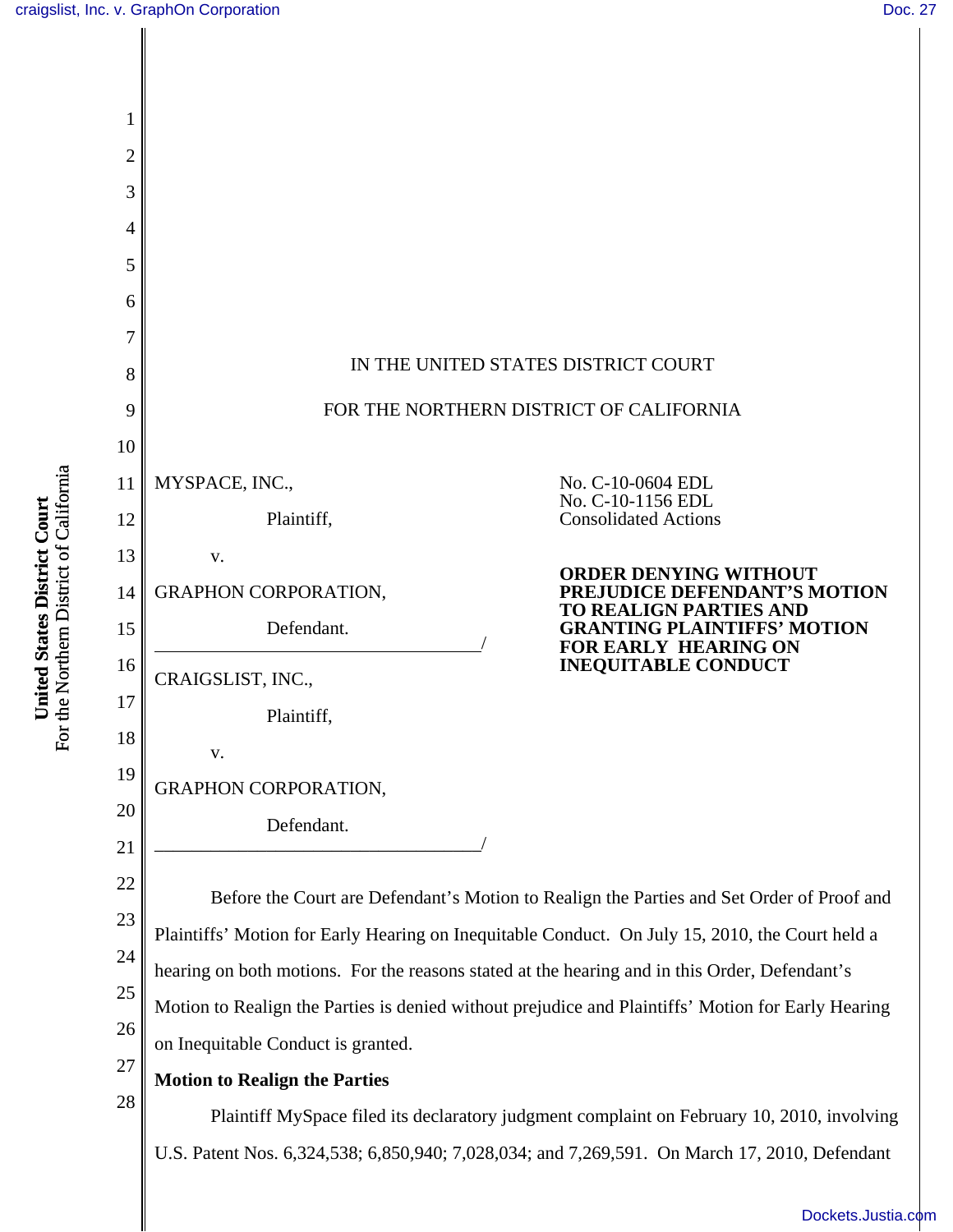1 2 3 4 5 6 filed an answer and a counterclaim seeking damages for infringement of the patents-in-suit. Plaintiff craigslist filed its declaratory judgment complaint on March 18, 2010, involving the same patents as the MySpace action. On April 8, 2010, Defendant filed an answer and counterclaim seeking damages for infringement of the patents-in-suit. craigslist filed a separate first amended complaint, to which Defendant answered. The cases were related on April 15, 2010, consolidated on May 14, 2010, and reassigned to this Court on June 10, 2010.

7 8 9 10 11 12 13 14 15 In this motion, Defendant seeks to realign the parties so that Defendant is designated as the plaintiff and Plaintiffs are designated as the defendants. In the alternative, Defendant seeks an order changing the order of proof at trial. Realignment of the parties is within the Court's discretion. See Fresenius Medical Care Holdings v. Baxter International, 2006 WL 1646110, \* 1 (N.D. Cal. June 12, 2006); Plumtree Software, Inc. v. Datamize, 2003 WL 25841157 (N.D. Cal. Oct. 6, 2003). Because this case is in its infancy, realignment of the parties is premature. Therefore, Defendant's Motion to Realign is denied without prejudice. If Defendant brings a similar motion closer to trial, the Court would consider changing the order of proof at trial and/or requiring the parties to call themselves by their business names at trial rather than by "Plaintiff" or "Defendant."

## 16 **Motion for Early Hearing**

17 18 19 20 21 22 23 24 25 26 A court may order a separate trial "for convenience, or to expedite and economize." Fed. R. Civ. P. 42(b). Factors to be considered when deciding whether to bifurcate a trial include: complexity of issues, factual proof, risk of jury confusion, difference between the separated issues, the chance that separation will lead to economy in discovery, and the possibility that the first trial may be dispositive of the case. Calmar, Inc. v. Emson Research, Inc., 850 F. Supp. 861, 866 (C.D. Cal. 1994). Bifurcation should be ordered only when it will result in judicial economy and will not unduly prejudice any party.  $\underline{Id}$  at 865. Whether and how to bifurcate trials is a matter left within the sound discretion of the district court. See Shum v. Intel Corp., 499 F.3d 1272, 1276 (Fed. Cir. 2007). Here, Plaintiffs argue that the Court should conduct an early hearing on the issue of inequitable conduct. Defendant opposes an early hearing.

28

At the July 15, 2010 hearing, the parties agreed that it is within the Court's discretion

For the Northern District of California For the Northern District of California United States District Court **United States District Court**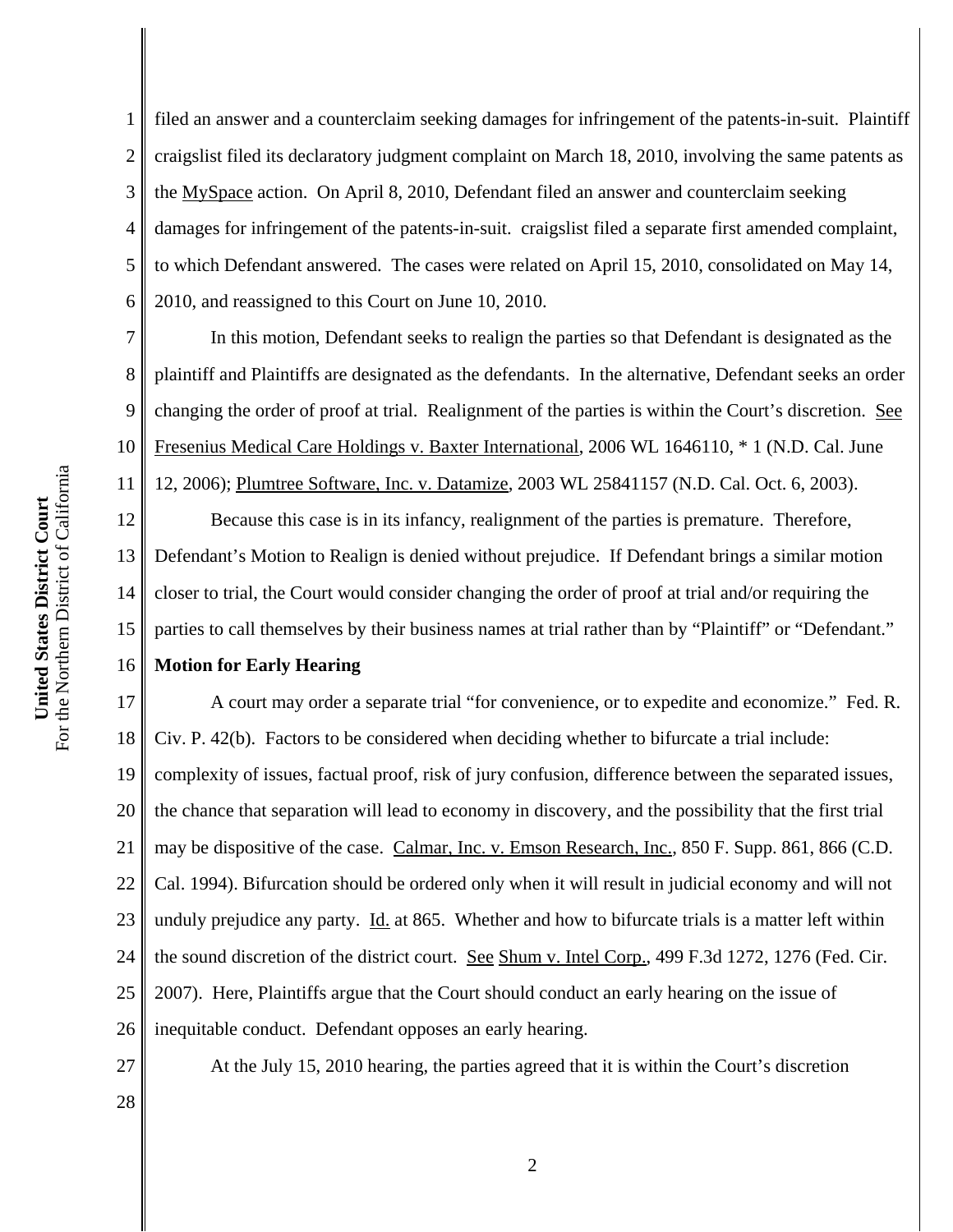3 4 5 6 7 8 9 10 For the Northern District of California For the Northern District of California 11 United States District Court **United States District Court** 12 13 14 15 16 17 18

1 2 19 whether to hold an early hearing on inequitable conduct.<sup>1</sup> Courts have permitted an early hearing in some cases and declined to do so in others. Compare, e.g., Agfa Corp. v. Creo Prods., Inc., 451 F.3d 1366, 1373 (Fed. Cir. 2006) (holding that trial court's decision to hold a bench trial on inequitable conduct did not preclude later bench trial on issue of patent's validity); Gardco Mfg., Inc. v. Herst Lighting Co., 820 F.2d 1209, 1213 (Fed. Cir. 1987) (holding there was no abuse of discretion where trial court held bench trial on inequitable conduct prior to jury trial on infringement and validity); SanDisk Corp. v. STMicroelectronics, Inc., 2009 U.S. Dist. LEXIS 45931, at \*9 (N.D. Cal. May 19, 2009) (finding that convenience and judicial economy would be best served by trial on inequitable conduct prior to jury trial on legal issues where a finding of inequitable conduct could moot the infringement claim, but a finding of no inequitable conduct could moot the Walker Process fraud claim), with, e.g., Informatica Corp. v. Business Objects Data Integration, 2007 WL 607792, \*4 (N.D. Cal. Feb. 23, 2007) (trying inequitable conduct issues after jury trial); Visto Corp. v. Seven Networks, Inc., 2006 WL 3741891, at \*1 (S.D. Tex. Dec. 19, 2006) (holding bench trial on inequitable conduct after jury trial on legal issues); Mag Instrument, Inc. v. J. Baxter Brinkmann, 123 F.R.D. 543, 547 (N.D. Tex. 1988) ("Moreover, a prior trial of the inequitable conduct defense would not serve any of the purposes of Rule 42(b). Because this defense involves the extremely vital issue of patent enforceability, the trial is likely to occupy a great deal of time. If the defense is found not to be meritorious, then this time would be wasted."). The Court must examine the particular circumstances of this case to determine whether an early hearing is appropriate.

20 21 22 23 24 In determining whether to hold an early hearing on Plaintiffs' inequitable conduct claim, the Court has examined whether Plaintiffs appear to have potentially meritorious arguments regarding inequitable conduct, although the Court has not reached a decision, even preliminarily, on the ultimate merits. On balance, the Court exercises its discretion to grant Plaintiffs' motion and hold an early hearing on inequitable conduct, but on a less rapid schedule than originally proposed by

- 25
- 26 27

 $28 \parallel$  The parties also agreed that the Court's decision on this issue did not implicate the Seventh Amendment right to jury trial in this case.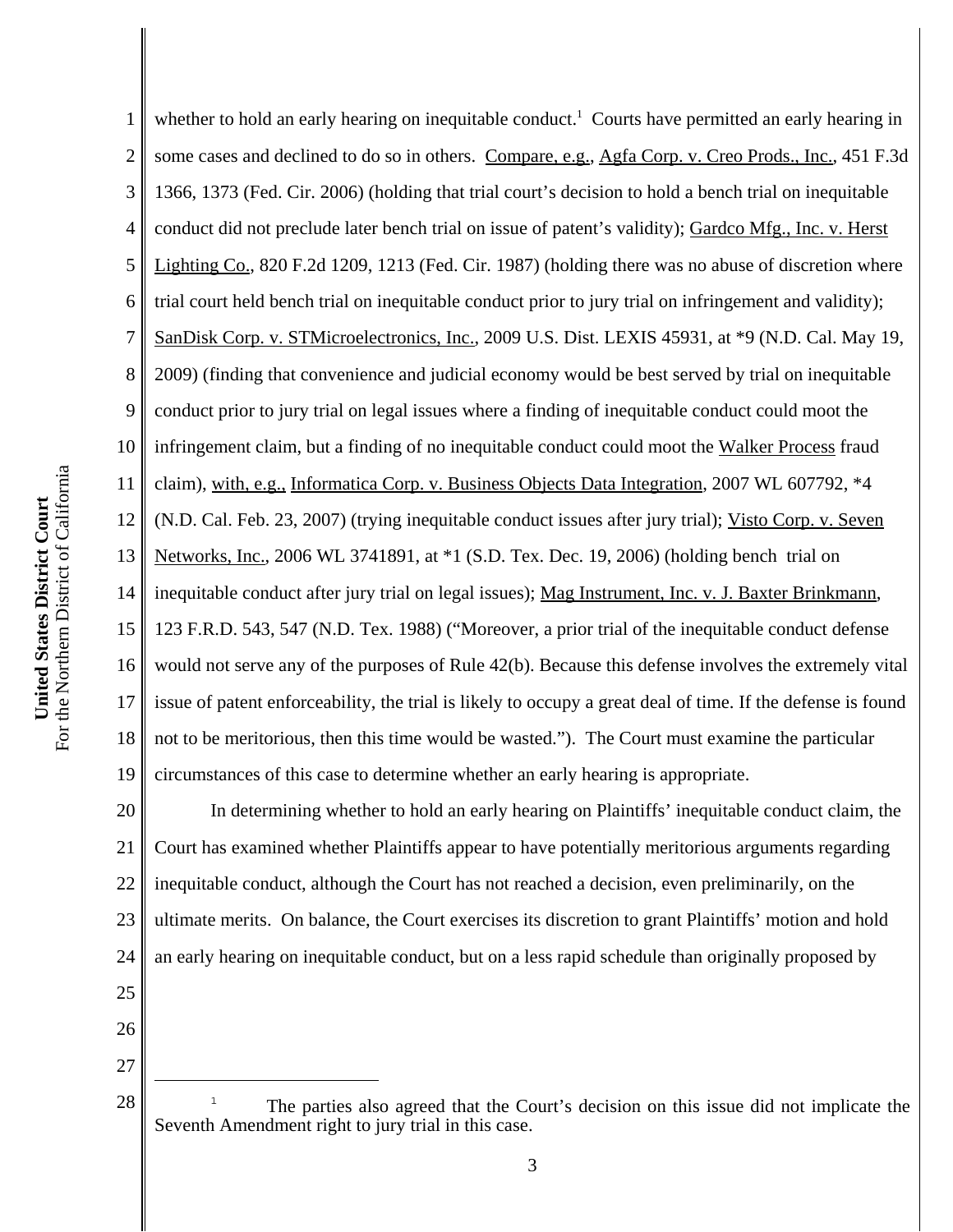For the Northern District of California For the Northern District of California United States District Court **United States District Court**

1 Plaintiffs.<sup>2</sup>

2 3 4 5 6 7 8 9 10 11 12 13 14 15 16 17 18 On the whole, Plaintiffs' inequitable conduct claim does not appear to be a mere kneejerk reaction to Defendant's assertions of patent infringement. Plaintiffs argue that Defendant has engaged in inequitable conduct in three ways. First, Plaintiffs argue that Defendant failed to disclose related litigation to the Patent and Trademark Office ("PTO") during prosecution of the patents-in-suit. See Nilssen v. Osram Sylvania, Inc., 504 F.3d 1223, 1234 (Fed. Cir. 2007) ("It is clear from the language of [Manual of Patent Examining and Procedure] § 2001.06(c) that the existence of the litigation itself is material information that an examiner needs to have. It is important because it signals the examiner that other material information relevant to patentability may become available through the litigation proceedings."). For example, Plaintiffs allege that the patent applicants failed to disclose to the PTO the existence of litigation that Defendant's predecessor brought against eBay, Network Engineering Software v. eBay, C-99-1433 MJJ (BZ) (N.D. Cal., filed March 23, 1999), failed to disclose prior art references until after the first patent asserted in this case was allowed, and then buried the references within 236 other references, and never disclosed any eBay litigation materials. Compl. ¶¶ 91-105; Reid-Ashman Mfg., Inc. v. Swanson Semiconductor Serv., LLC, 2007 WL 1394427, at \*6-7 (N.D. Cal. May 10, 2007) (obscuring prior art by burying it among voluminous other less relevant prior art may constitute inequitable conduct).

19 20 21 22 23 24 Defendant argues that it disclosed lengthy lists of prior art for the '034 and '591 patents, including all prior art cited by the defendant in the eBay litigation, in its Information Disclosure Statements filed in connection with the '034 and '591 patents. Defendant also states that the PTO was aware of the eBay case because the district court submitted the PTO's Report on Filing or Determination of an Action Regarding Patent Infringement form. However, the filing of a Report on Filing or Determination of an Action Regarding Patent Infringement may potentially be insufficient

25

<sup>26</sup> 27 28 <sup>2</sup> Defendant has provided the Court with an order from the Eastern District of Texas in GraphOn Corp. v. Classified Ventures, LLC, et al., Case No. 2:08-CV-097, in which the court denied a similar motion for an early hearing on inequitable conduct brought by the defendant in that case which was represented by the same counsel as the defendant in this case. See Rounds Decl. Ex. 7. The Court, however, has evaluated the motion under the circumstances of this case and has reached a different conclusion.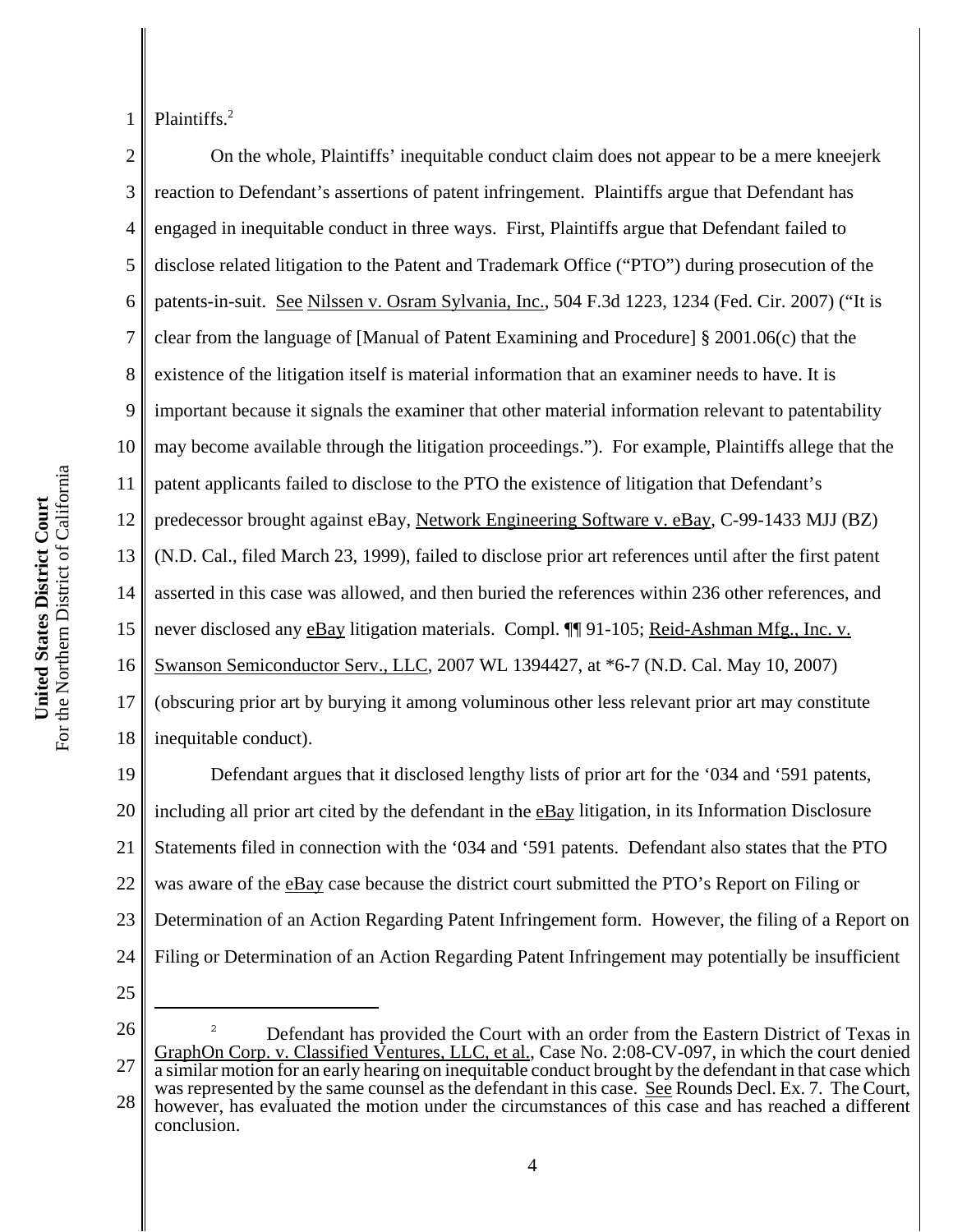1 2 3 4 to constitute disclosure based on guidance contained in the Manual of Patent Examining and Procedure. See Manual of Patent Examining and Procedure ("MPEP") § 2001.06(c) ("At a minimum, the applicant should call the attention of the Office to the litigation, the existence and the nature of any allegations relating to validity and/or 'fraud,' or 'inequitable conduct' relating to the original patent, and the nature of litigation materials relating to these issues. Enough information should be submitted to clearly inform the Office of the nature of these issues so that the Office can intelligently evaluate the need for asking for further materials in the litigation."). Moreover, Plaintiffs note that the form Report is completed by a court clerk, not a lawyer, from the court in which a patent infringement case is filed (see Docket No. 5), and argue that the Report does not become part of the file history at the PTO, so disclosure of the prior litigation on the form does not satisfy Defendant's disclosure obligations.

Defendant responds that a court clerk's notice to the PTO makes it "highly plausible" that the examiner was aware of a pending patent dispute. Omax Corp. v. Flow Int'l Corp., 2006 WL 3249191, at \*2 (W.D. Wash. Nov. 7, 2006). However, if Defendant did not provide material information to the PTO other than the court's notice, it may not have satisfied its disclosure obligations.

18 19 20 21 22 Second, Plaintiffs argue that Defendant intentionally failed to disclose to the PTO the best mode of practicing the claimed invention. See Consol. Aluminum Corp. v. Foseco Int'l Ltd., 910 F.2d 804, 807-09 (Fed. Cir. 1990) ("Because disclosure of the best mode is statutorily required, see 35 U.S.C. § 112, failure to disclose the best mode is inherently material and, we believe, reaches the minimum level of materiality necessary for a finding of inequitable conduct."). Specifically, the patents-in-suit state:

23 24

25

Although various methods of processing credit card transaction on-line have been proposed, with various degrees of attendant security, such processing is preferably performed in accordance with a proprietary method developed by the assignee to provide the highest level of security possible.

26 27 28 See '538 patent, col. 10, ll. 11-16; '940 patent, col. 10, ll. 15-20; '034 patent, col. 10, ll. 20-25; '591 patent, col. 10, ll. 21-26. Plaintiffs argue that the patents never identify the preferable method. John Goolkasian, Defendant's expert in the prior case by Defendant against Autotrader.com,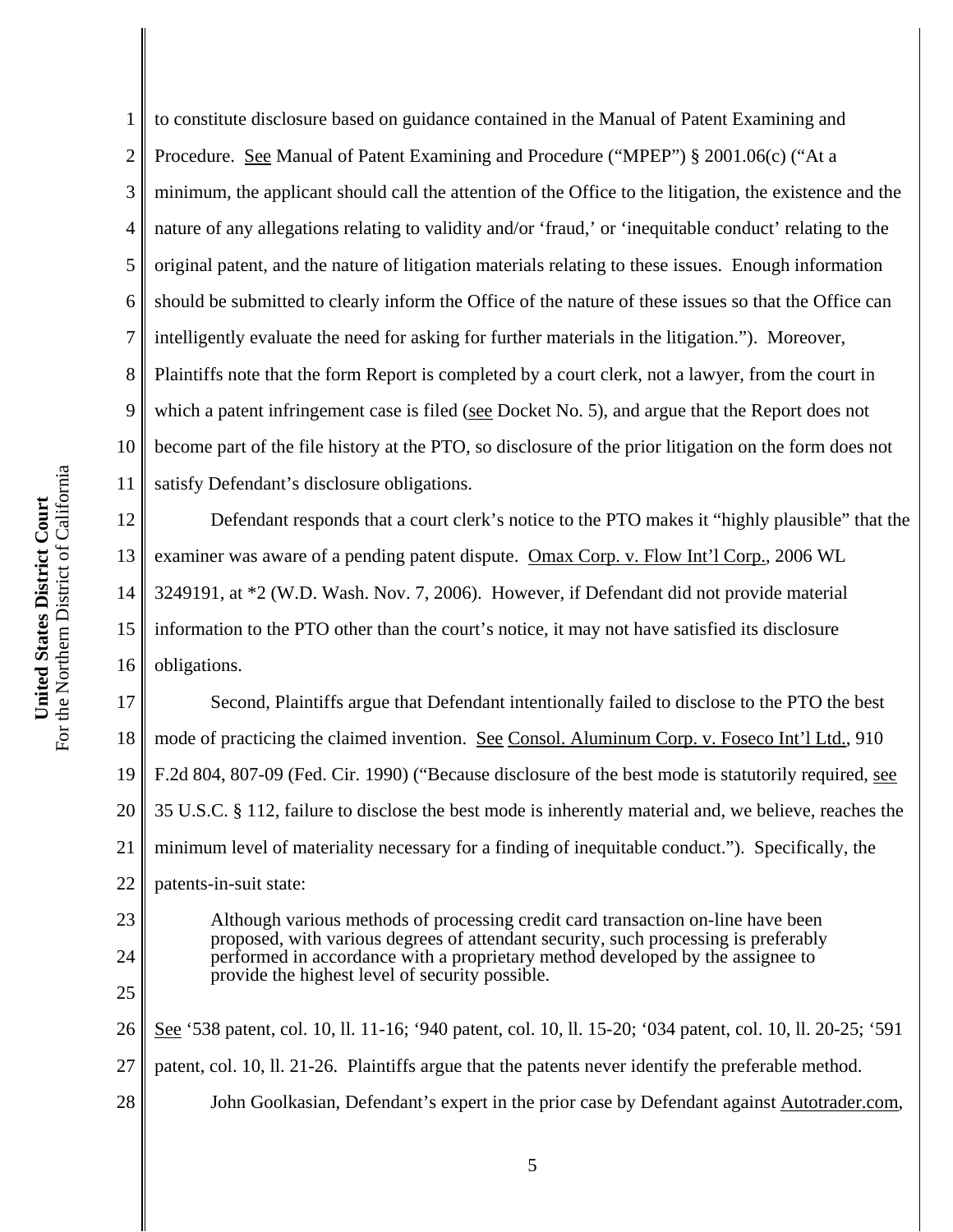For the Northern District of California For the Northern District of California United States District Court **United States District Court**

6

7

8

9

11

1 2 3 4 5 opined that secure pay-for-service is not an element of the claimed invention, so no best mode requirement is necessary. See Rounds Decl. Ex. 2 at ¶ 31. Further, even if secure pay-for-service is an element of the claim, Defendant's expert opined that the best mode was disclosed in the specification, and that the best mode requirement was met here where the information in the specification is sufficient to enable a person skilled in the art to use the best mode. See id.

Plaintiffs' expert, however, has opined to the contrary. Supp. Davidson Decl. Ex. 8 at ¶ 59. For example, Plaintiffs' expert points to deposition testimony of one of the named inventors of the '538 patent in which he testified that the combination of a secure transaction server and a firewall provided the best servicing. Supp. Davidson Decl. Ex. 8 at ¶ 55.

10 12 13 14 15 On its own, Plaintiffs' argument that Defendant failed to disclose the best mode does not necessarily support an early hearing on inequitable conduct because evidence going to the best mode analysis will go not only to Plaintiffs' inequitable conduct defense, but also to the validity issue. Thus, the savings of judicial resources would not be great. However, when combined with Plaintiffs' other arguments in support of inequitable conduct, the best mode argument adds weight to a decision to hold an early hearing.

16 17 18 19 20 21 22 23 24 25 26 27 28 Third, Plaintiffs argue that Defendant failed to disclose material co-pending applications to the examiners in the patent-in-suit. See McKesson Info. Solutions v. Bridge Med., Inc., 487 F.3d 897, 917-19 (Fed. Cir. 2007) ("Patent disclosures are often very complicated, and different examiners with different technical backgrounds and levels of understanding may often differ when interpreting such documents. Although examiners are not bound to follow other examiners' interpretations, knowledge of a potentially different interpretation is clearly information that an examiner could consider important when examining an application.") (internal citation omitted). For example, Plaintiffs argue that Defendant failed to disclose the '956 application, which they argue was material and had previously been rejected, to the patent examiners in the patents-in-suit, even though both the application and the patents-in-suit involved a method of charging users' credit cards over the internet. As described above, Defendant's expert in the Autotrader.com litigation opined at least with respect to the '538 patent, that the '956 application was not material because claims 2 and 3 of the '538 patent did not claim the secure credit card processing described in the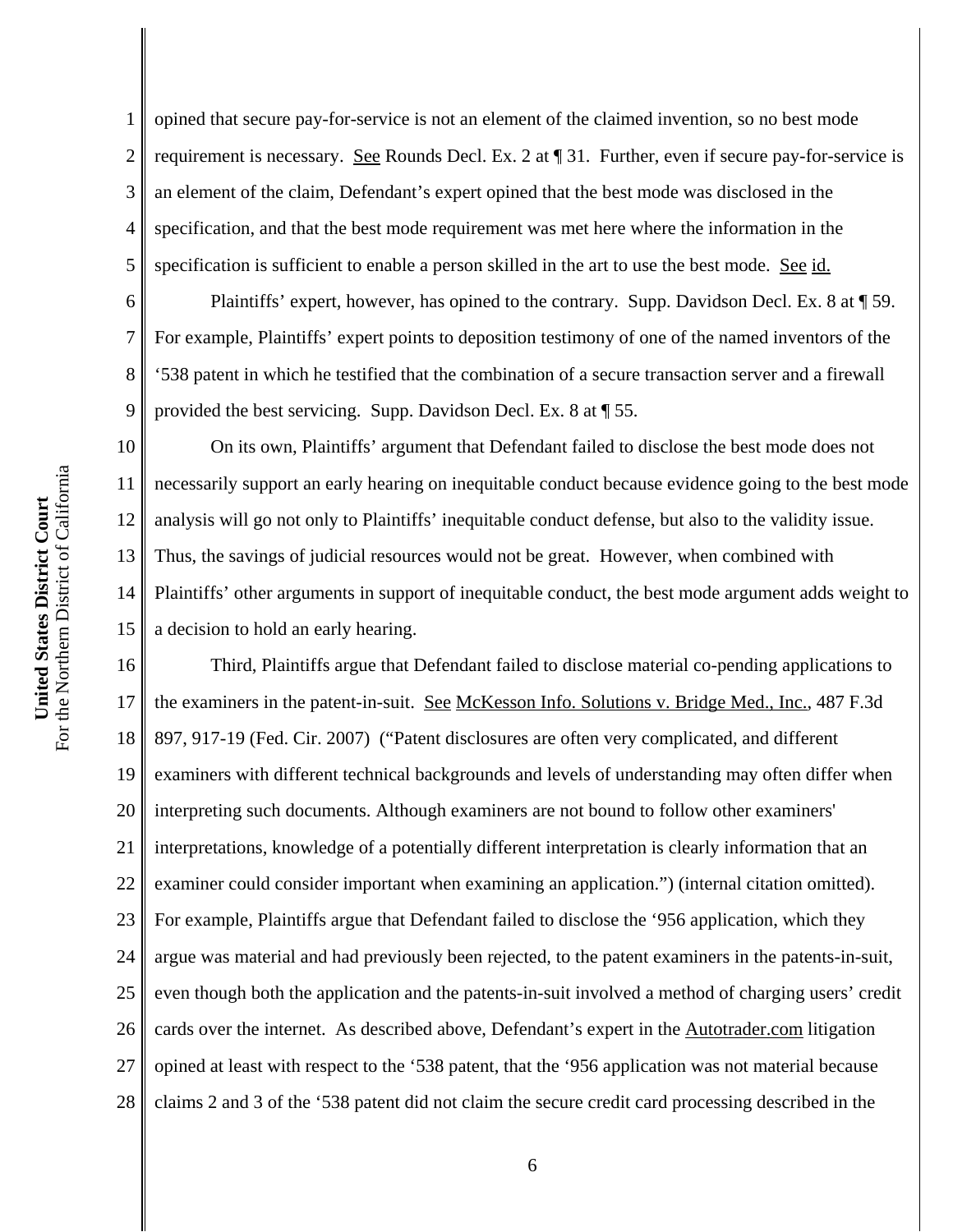1 2 3 '956 application. Rounds Decl. Ex. 2 at ¶¶ 25-31. Defendant expects similar conclusions as to the other patents-in-suit. However, if Defendant improperly failed to disclose the '956 application and the application was material, a court could find inequitable conduct.

In short, Plaintiffs' inequitable conduct claim appears to raise potentially significant issues, and these issues are further developed than is typical at this early stage of the case because of the prior litigation over the patents-in-suit. Thus, a relatively early hearing on inequitable conduct is appropriate under the circumstances. There are, however, several factors that weigh in the Court's decision as to the timing of the hearing.

9 10 11 12 13 14 15 16 17 18 19 20 21 22 23 24 25 26 27 28 Defendant argues that extensive claim construction must take place prior to a hearing on Plaintiffs' claims of inequitable conduct, so that the Court can determine what is and is not material in connection with disclosure to the PTO. See Eli Lilly & Co. v. Barr Labs., Inc., 251 F.3d 955, 963 (Fed. Cir. 2001) ("The extent of information that an inventor must disclose depends on the scope of the claimed invention."); MPEP § 2001.06(c) ("Where the subject matter for which a patent is being sought is or has been involved in litigation, the existence of such litigation and any other material information arising therefrom must be brought to the attention of the U.S. Patent and Trademark Office."); Allvoice Computing PLC v. Nuance Communications, 504 F.3d 1236, 1243 (Fed. Cir. 2007) ("Because the claims represent "the subject matter which the applicant regards as his invention," subject matter outside the scope of the claims also falls outside the scope of the best mode requirement."). For example, Defendant argues that the Court must interpret certain claims for at least three of the patents-in-suit in order to decide whether Defendant engaged in inequitable conduct by failing to disclose the '956 application. Furthermore, Defendant argues that before the Court can determine whether Defendant violated the best mode requirement by failing to disclose the '956 application, the Court must determine whether the best mode requirement even applies to the secure credit card processing described in the specification. Defendant also notes that the Texas court in the Autotrader.com litigation construed claims from two patents-in-suit (the '538 and '940 patents) , but did not decide the issue of whether claims 2 and 3 of the '538 patent require secure online credit card processing. See Opp. at 11 (citing Def.'s Ex. 1 at 2). Defendant also argues that "most certainly other claim construction issues that will arise as well." Opp. at 11.

4

5

6

7

8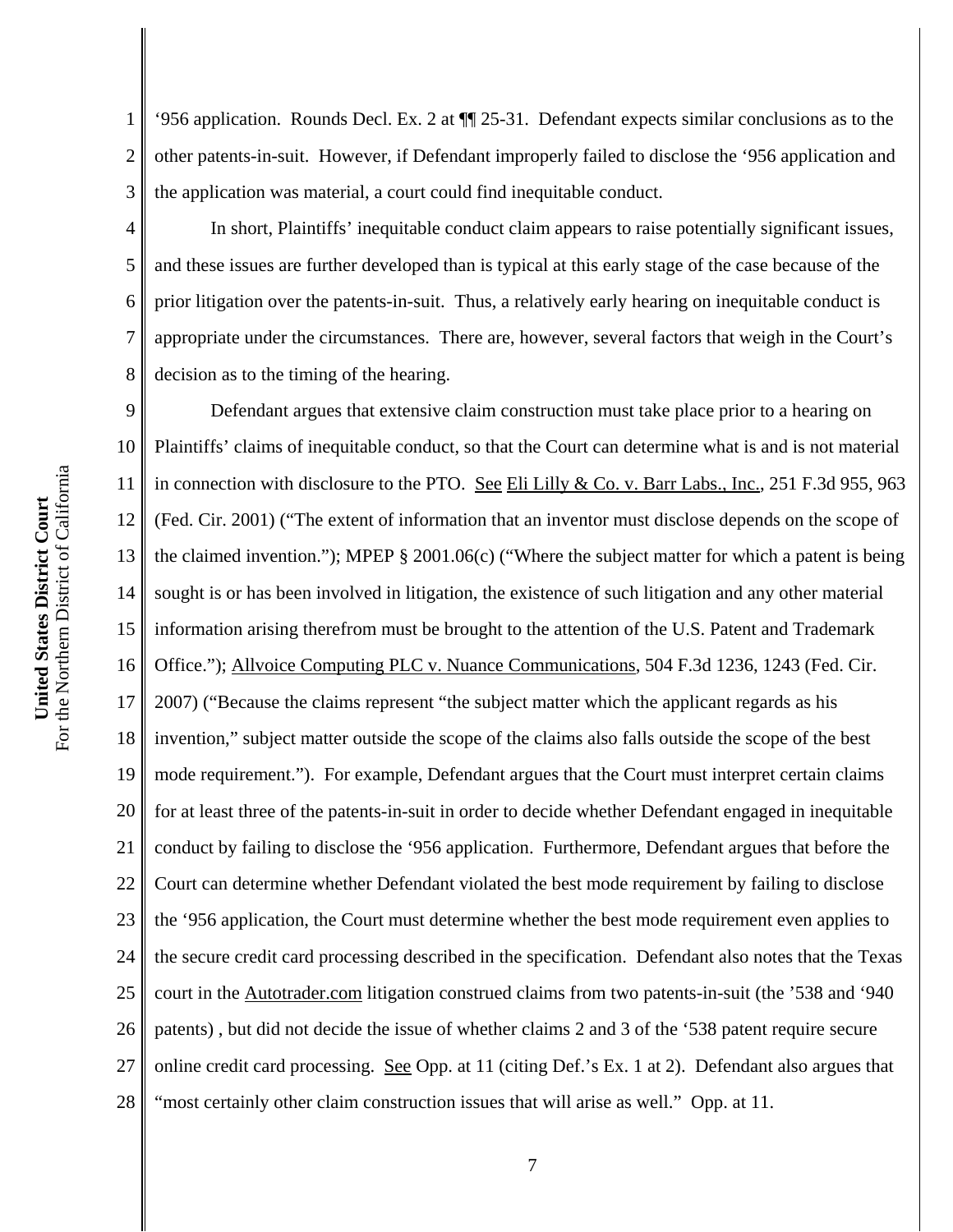1 2 3 4 5 6 7 8 9 10 11 12 13 14 Plaintiffs counter that claim construction is not necessary because claims are given their broadest reasonable construction consistent with the specification in the context of determining materiality. See Digital Control, Inc. v. Mach. Works, 437 F.3d 1309, 1314 (Fed. Cir. 2006). Moreover, Plaintiffs argue that claim construction is not necessary to decide some of the inequitable conduct issues raised in this case because Defendant's failure to disclose to the PTO litigation involving patents with identical specifications and similar claims to the continuation applications at issue here that Defendant was prosecuting at the time is material regardless of how the claims are construed. Plaintiffs also argue that the construction of claims 2 and 3 of the '538 patent is not necessary because regardless of whether the claims are read to require "simply charging a fee, charging a fee by credit card, securely charging a fee by credit card, or securely charging a fee by credit card online," Defendant failed to disclose the best mode of practicing the claims. Reply at 4. It appears to the Court that while some claim construction may perhaps be necessary, it will not be extensive. Further, the hearing can be scheduled so as to permit limited claim construction before or in conjunction with the inequitable conduct hearing.

15 16 17 18 19 20 21 22 23 24 25 26 27 28 The Court is also not convinced by Defendant's argument that extensive fact and expert discovery is necessary prior to a hearing on inequitable conduct. Defendant argues that it may need to depose former patent prosecution attorneys William Wilbar, who resides in Singapore, Robert Irvine, Robert Worrall and Frank Nicholas. Defendant argues that the depositions taken by the plaintiff's counsel in the Autotrader.com litigation did not address the inequitable conduct issues in this case because only the non-disclosure of the '956 application and file history was at issue in the Texas case. Plaintiffs, however, have provided evidence when these four individuals were deposed in connection with the Autotrader.com litigation, none of them were particularly knowledgeable about the prosecution of the patents-in-suit. See Supp. Davidson Decl. Ex. 4 at 70 (Irvine Depo.) ("Q: What role did MBHB play in the prosecution of this application? A: You know, I don't know."); Ex. 5 at 18 (Nicholas Depo.) ("we didn't -- as far as prosecution, I don't think there was much, if I remember right."); Ex. 6 (Worrall Depo.) ("Q: Do you remember anything about this application? A: Not a whole lot."); Ex. 7 (Wilbar Depo.) ("Q: Are you prepared to testify on any of these topics? A: I couldn't tell you, to tell the truth, I mean, not really."). The Court is mindful of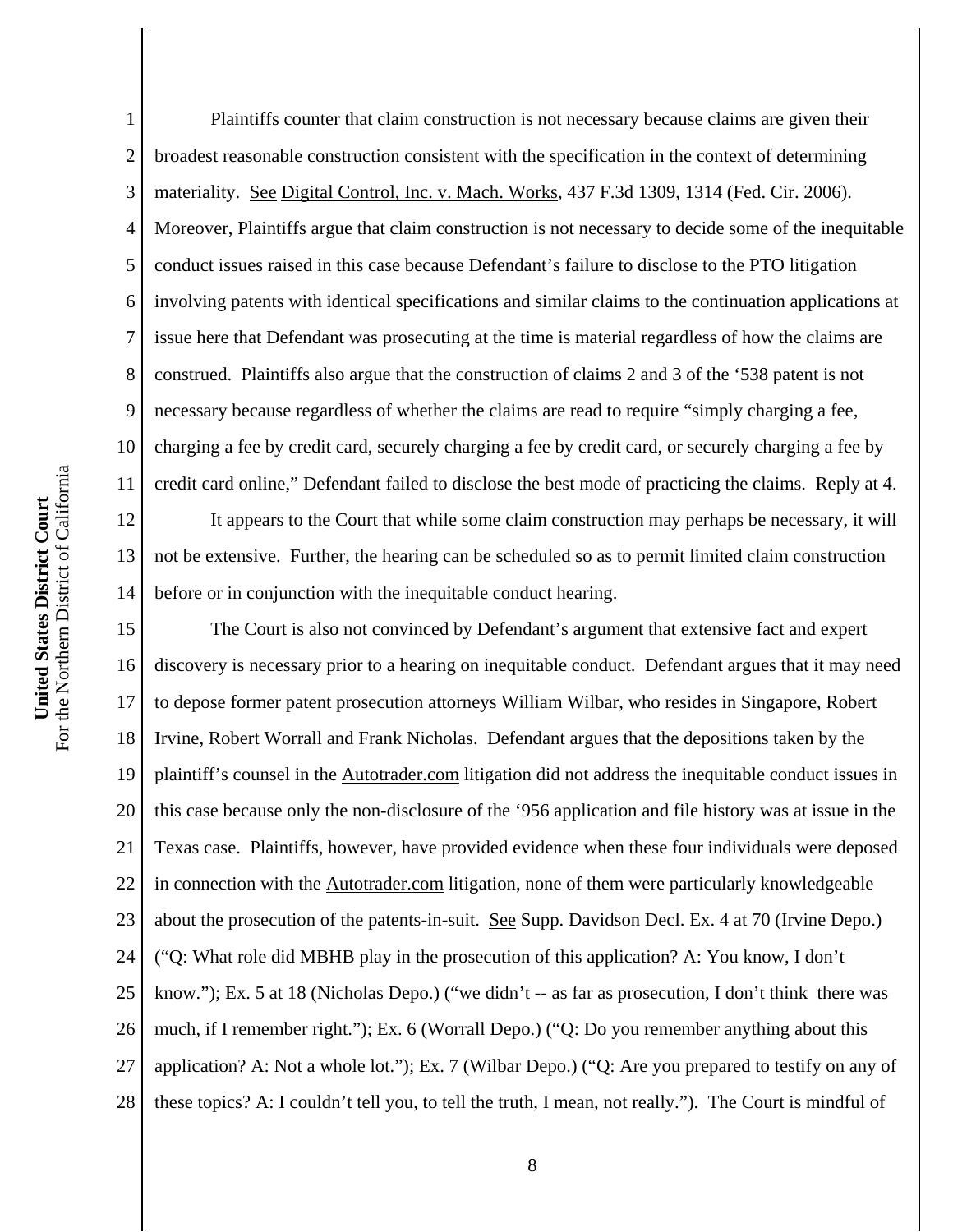1 2 3 4 5 Defendant's argument that only two of the patents-in-suit in this case were at issue in Autotrader.com, but the two patents that were not part of the Autotrader.com litigation were apparently prosecuted by Timothy Brisson, who was and is Defendant's general counsel. See Supp. Davidson Decl. Ex. 1 at 3. Thus, Defendant is free to speak to Mr. Brisson at its convenience in preparation for an inequitable conduct hearing.

6 7 8 9 10 11 12 13 14 15 Defendant also argues that it needs to engage in expert discovery prior to an inequitable conduct hearing on the issues of the materiality of the prior art to the '956 application, as well as whether prosecution counsel acted reasonably in the prosecution of the applications at issue. See Rounds Decl. ¶ 5. Plaintiffs argue that expert discovery regarding Defendant's failure to disclose the '956 application and the intentional concealment of the best mode of practicing certain claims of the patents-in-suit was completed in the Autotrader.com case, and that no additional expert testimony is necessary regarding the failure to disclose prior litigations and litigation materials, all of which relate to the applications and patents at issue here. In any event, because the Court will set the hearing on a less accelerated schedule than originally proposed by Plaintiffs, there will be some time for limited focused fact and expert discovery on the relevant issues.

16 17 18 19 20 21 22 One special factor bearing on the timing as well as potentially the outcome of any hearing on inequitable conduct is the pendency of the substantive question of the appropriate standard to apply at such a hearing before the Federal Circuit sitting en banc. Therasense, Inc. v. Becton, Dickinson &  $Co., 593 F.3d 1289$  (Fed. Cir. 2010).<sup>3</sup> Thus, it is possible that the current standard for determining the issue of inequitable conduct could be significantly revised in the near future. According to the parties, the en banc hearing for Therasense is scheduled for November 9, 2010. In the interest of judicial economy, the Court is not inclined to decide the inequitable conduct issues in this case prior

<sup>23</sup>

<sup>24</sup>

<sup>25</sup> 26 27 28 <sup>3</sup> The Federal Circuit sought briefing on the following issues: "1. Should the materialityintent-balancing framework for inequitable conduct be modified or replaced? 2. If so, how? In particular, should the standard be tied directly to fraud or unclean hands? If so, what is the appropriate standard for fraud or unclean hands? 3. What is the proper standard for materiality? What should the United States Patent and Trademark Office's rules play in defining materiality? Should a finding of materiality require that but for the alleged misconduct, one or more claims would not have issued? 4. Under the circumstances is it proper to infer intent from materiality? 5. Should the balancing inquiry (balancing materiality and intent) be abandoned? 6. Whether the standards for materiality and intent in other federal agency contexts or at common law shed light on the appropriate standards to be applied in the patent context." Therasense, 2010 WL 1655391, at \*1 (Fed. Cir. Apr. 26, 2010) (internal citations omitted).